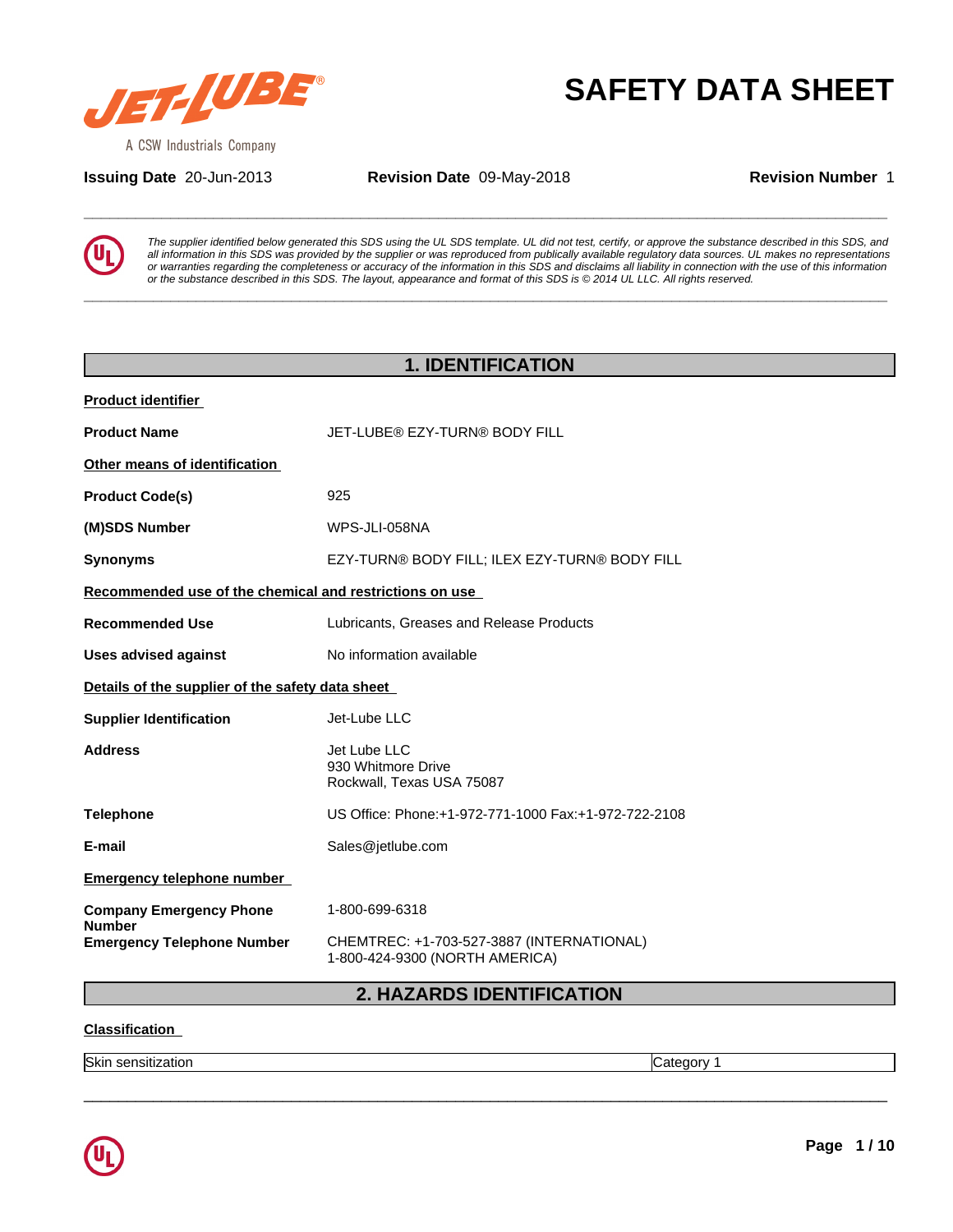**Appearance** Black **Physical state** Paste / Gel **Odor** Petroleum

.

 $\overline{\phantom{a}}$  ,  $\overline{\phantom{a}}$  ,  $\overline{\phantom{a}}$  ,  $\overline{\phantom{a}}$  ,  $\overline{\phantom{a}}$  ,  $\overline{\phantom{a}}$  ,  $\overline{\phantom{a}}$  ,  $\overline{\phantom{a}}$  ,  $\overline{\phantom{a}}$  ,  $\overline{\phantom{a}}$  ,  $\overline{\phantom{a}}$  ,  $\overline{\phantom{a}}$  ,  $\overline{\phantom{a}}$  ,  $\overline{\phantom{a}}$  ,  $\overline{\phantom{a}}$  ,  $\overline{\phantom{a}}$ 

# **GHS Label elements, including precautionary statements**

#### **Warning**

**Hazard statements**

May cause an allergic skin reaction



### **Precautionary Statements - Prevention**

Avoid breathing dust/fume/gas/mist/vapors/spray Contaminated work clothing must not be allowed out of the workplace Wear personal protective equipment/face protection **Skin** IF ON SKIN: Wash with plenty of water and soap If skin irritation or rash occurs: Get medical advice/attention Wash contaminated clothing before reuse

#### **Precautionary Statements - Disposal**

Dispose of contents/container to an approved waste disposal plant

### **Other information**

# **3. COMPOSITION/INFORMATION ON INGREDIENTS**

#### **Substance**

Not applicable.

### **Mixture**

## **Synonyms** EZY-TURN® BODY FILL; ILEX EZY-TURN® BODY FILL

| <b>Chemical Name</b>                        | CAS-No     | Weight-% | <b>Hazardous Material</b><br>Information Review Act<br>registry number (HMIRA<br>registry $#$ ) | Date HMIRA filed and<br>date exemption granted<br>(if applicable) |
|---------------------------------------------|------------|----------|-------------------------------------------------------------------------------------------------|-------------------------------------------------------------------|
| <b>Hydrotreated Heavy</b><br>Naphthenic Oil | 64742-52-5 | 85-95    |                                                                                                 |                                                                   |
| Graphite                                    | 7782-42-5  | 1-5      |                                                                                                 |                                                                   |
| 1,3,4-Thiadiazole,<br>2,5-bis(octyldithio)- | 13539-13-4 | <1       |                                                                                                 |                                                                   |
| Zinc,<br>bis(dipentylcarbamodithio)         | 15337-18-5 | <1       |                                                                                                 |                                                                   |

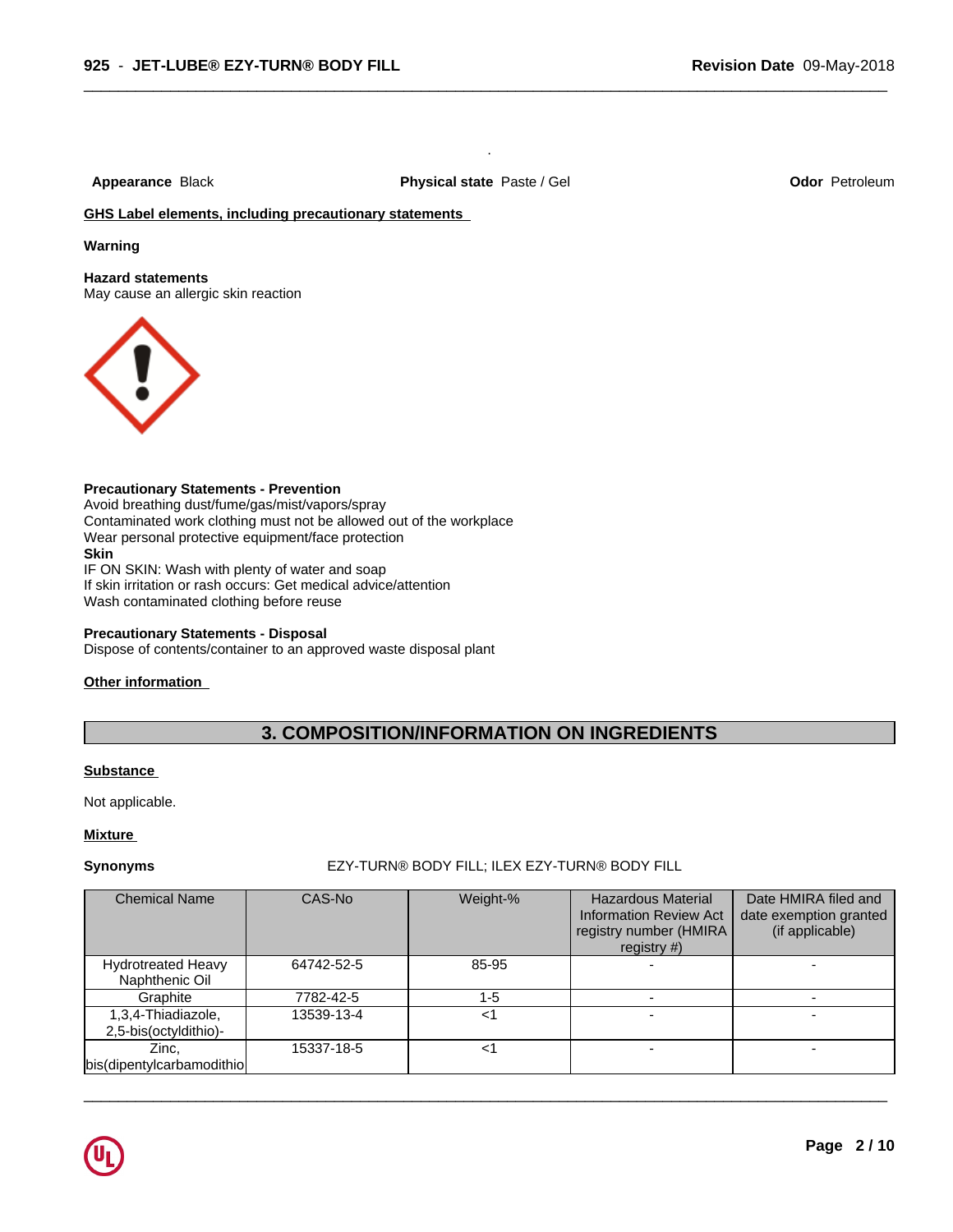ato-S,S`)-, (T-4)-

# **4. FIRST AID MEASURES**

 $\overline{\phantom{a}}$  ,  $\overline{\phantom{a}}$  ,  $\overline{\phantom{a}}$  ,  $\overline{\phantom{a}}$  ,  $\overline{\phantom{a}}$  ,  $\overline{\phantom{a}}$  ,  $\overline{\phantom{a}}$  ,  $\overline{\phantom{a}}$  ,  $\overline{\phantom{a}}$  ,  $\overline{\phantom{a}}$  ,  $\overline{\phantom{a}}$  ,  $\overline{\phantom{a}}$  ,  $\overline{\phantom{a}}$  ,  $\overline{\phantom{a}}$  ,  $\overline{\phantom{a}}$  ,  $\overline{\phantom{a}}$ 

| <b>First aid measures</b>                                   |                                                                                                                                                                                                                                                                            |
|-------------------------------------------------------------|----------------------------------------------------------------------------------------------------------------------------------------------------------------------------------------------------------------------------------------------------------------------------|
| <b>General advice</b>                                       | Show this safety data sheet to the doctor in attendance.                                                                                                                                                                                                                   |
| <b>Inhalation</b>                                           | Remove to fresh air. If symptoms persist, call a physician. If breathing has stopped, give<br>artificial respiration. Get medical attention immediately.                                                                                                                   |
| Eye contact                                                 | Rinse thoroughly with plenty of water for at least 15 minutes, lifting lower and upper eyelids.<br>Consult a physician.                                                                                                                                                    |
| <b>Skin contact</b>                                         | Wash with soap and water. May cause an allergic skin reaction. In the case of skin irritation<br>or allergic reactions see a physician.                                                                                                                                    |
| Ingestion                                                   | Do NOT induce vomiting. Clean mouth with water and drink afterwards plenty of water.<br>Never give anything by mouth to an unconscious person. Get medical attention.                                                                                                      |
| Self-protection of the first aider                          | Ensure that medical personnel are aware of the material(s) involved, take precautions to<br>protect themselves and prevent spread of contamination. Avoid breathing vapors or mists.<br>Use personal protective equipment as required. See section 8 for more information. |
| Most important symptoms and effects, both acute and delayed |                                                                                                                                                                                                                                                                            |
| <b>Symptoms</b>                                             | Itching. Rashes. Hives. Coughing and/ or wheezing. Difficulty in breathing.                                                                                                                                                                                                |
|                                                             | Indication of any immediate medical attention and special treatment needed                                                                                                                                                                                                 |
| Note to physicians                                          | May cause sensitization in susceptible persons. Treat symptomatically.                                                                                                                                                                                                     |
|                                                             | <b>5. FIRE-FIGHTING MEASURES</b>                                                                                                                                                                                                                                           |
| <b>Suitable Extinguishing Media</b>                         | Use extinguishing measures that are appropriate to local circumstances and the<br>surrounding environment.                                                                                                                                                                 |
| Unsuitable extinguishing media                              | CAUTION: Use of water spray when fighting fire may be inefficient.                                                                                                                                                                                                         |
| Specific hazards arising from the<br>chemical               | Product is or contains a sensitizer. May cause sensitization by skin contact.                                                                                                                                                                                              |
| <b>Hazardous Combustion Products</b>                        | Carbon oxides.                                                                                                                                                                                                                                                             |

**Explosion Data Sensitivity to Mechanical Impact** None. **Sensitivity to Static Discharge** None. **Special protective equipment for**

Firefighters should wear self-contained breathing apparatus and full firefighting turnout gear. Use personal protection equipment.

 $\overline{\phantom{a}}$  ,  $\overline{\phantom{a}}$  ,  $\overline{\phantom{a}}$  ,  $\overline{\phantom{a}}$  ,  $\overline{\phantom{a}}$  ,  $\overline{\phantom{a}}$  ,  $\overline{\phantom{a}}$  ,  $\overline{\phantom{a}}$  ,  $\overline{\phantom{a}}$  ,  $\overline{\phantom{a}}$  ,  $\overline{\phantom{a}}$  ,  $\overline{\phantom{a}}$  ,  $\overline{\phantom{a}}$  ,  $\overline{\phantom{a}}$  ,  $\overline{\phantom{a}}$  ,  $\overline{\phantom{a}}$ 

# **6. ACCIDENTAL RELEASE MEASURES**

## **Personal precautions, protective equipment and emergency procedures**

**Personal precautions** Avoid contact with skin, eyes or clothing. Ensure adequate ventilation. Use personal

**fire-fighters**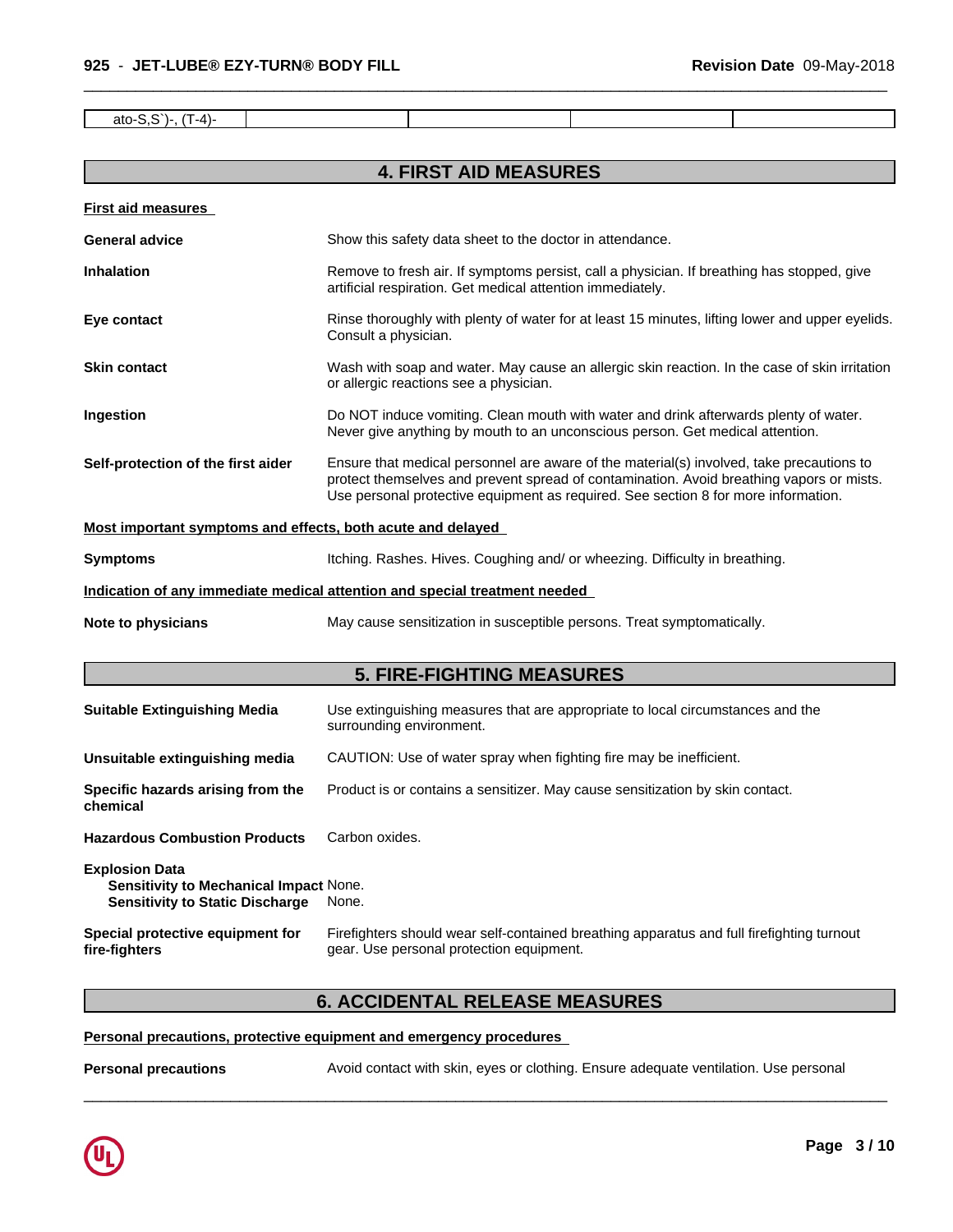|                                                      | protective equipment as required. Evacuate personnel to safe areas. Keep people away<br>from and upwind of spill/leak. Avoid breathing vapors or mists. |
|------------------------------------------------------|---------------------------------------------------------------------------------------------------------------------------------------------------------|
| <b>Other Information</b>                             | Refer to protective measures listed in Sections 7 and 8.                                                                                                |
| <b>Environmental precautions</b>                     |                                                                                                                                                         |
| <b>Environmental precautions</b>                     | See Section 12 for additional Ecological Information.                                                                                                   |
| Methods and material for containment and cleaning up |                                                                                                                                                         |
| <b>Methods for containment</b>                       | Prevent further leakage or spillage if safe to do so.                                                                                                   |
| Methods for cleaning up                              | Dam up. Soak up with inert absorbent material. Pick up and transfer to properly labeled<br>containers.                                                  |
| <b>Prevention of secondary hazards</b>               | Clean contaminated objects and areas thoroughly observing environmental regulations.                                                                    |

 $\overline{\phantom{a}}$  ,  $\overline{\phantom{a}}$  ,  $\overline{\phantom{a}}$  ,  $\overline{\phantom{a}}$  ,  $\overline{\phantom{a}}$  ,  $\overline{\phantom{a}}$  ,  $\overline{\phantom{a}}$  ,  $\overline{\phantom{a}}$  ,  $\overline{\phantom{a}}$  ,  $\overline{\phantom{a}}$  ,  $\overline{\phantom{a}}$  ,  $\overline{\phantom{a}}$  ,  $\overline{\phantom{a}}$  ,  $\overline{\phantom{a}}$  ,  $\overline{\phantom{a}}$  ,  $\overline{\phantom{a}}$ 

# **7. HANDLING AND STORAGE**

#### **Precautions for safe handling**

**Advice on safe handling** Handle in accordance with good industrial hygiene and safety practice. Avoid contact with skin, eyes or clothing. Ensure adequate ventilation. In case of insufficient ventilation, wear suitable respiratory equipment. Do not eat, drink or smoke when using this product. Take off contaminated clothing and wash before reuse. Avoid breathing vapors or mists.

### **Conditions for safe storage, including any incompatibilities**

**Storage Conditions** Keep containers tightly closed in a dry, cool and well-ventilated place. Store locked up. Keep out of the reach of children.

# **8. EXPOSURE CONTROLS/PERSONAL PROTECTION**

### **Control parameters**

### **Exposure Limits** .

| <b>Chemical Name</b> |  | <b>ACGIH TLV</b>                    |                |                         | <b>OSHA PEL</b>                           |                              | <b>NIOSH IDLH</b> |                                      |
|----------------------|--|-------------------------------------|----------------|-------------------------|-------------------------------------------|------------------------------|-------------------|--------------------------------------|
| Graphite             |  | TWA: 2 mg/m <sup>3</sup> respirable |                |                         | TWA: 15 mg/m <sup>3</sup> total dust      | IDLH: 1250 mg/m <sup>3</sup> |                   |                                      |
| 7782-42-5            |  | particulate matter all forms        |                |                         | synthetic                                 |                              |                   | TWA: $2.5 \text{ mg/m}^3$ respirable |
|                      |  | except graphite fibers              |                |                         | TWA: 5 mg/m <sup>3</sup> respirable       |                              | dust              |                                      |
|                      |  |                                     |                |                         | fraction synthetic                        |                              |                   |                                      |
|                      |  |                                     |                |                         | (vacated) TWA: 2.5 mg/m <sup>3</sup>      |                              |                   |                                      |
|                      |  |                                     |                |                         | respirable dust natural                   |                              |                   |                                      |
|                      |  |                                     |                |                         | (vacated) TWA: 10 mg/m <sup>3</sup> total |                              |                   |                                      |
|                      |  |                                     | dust synthetic |                         |                                           |                              |                   |                                      |
|                      |  |                                     |                |                         | (vacated) TWA: 5 mg/m <sup>3</sup>        |                              |                   |                                      |
|                      |  |                                     |                |                         | respirable fraction synthetic             |                              |                   |                                      |
|                      |  |                                     |                |                         | TWA: 15 mppcf natural                     |                              |                   |                                      |
| <b>Chemical Name</b> |  | Alberta                             |                | <b>British Columbia</b> | <b>Ontario TWAEV</b>                      |                              |                   | Quebec                               |
| Graphite             |  | TWA: $2 \text{ mg/m}^3$             |                | TWA: $2 \text{ mg/m}^3$ | TWA: $2 \text{ mg/m}^3$                   |                              |                   | TWA: $2 \text{ mg/m}^3$              |
| 7782-42-5            |  |                                     |                |                         |                                           |                              |                   |                                      |

**Other Exposure Guidelines** Vacated limits revoked by the Court of Appeals decision in AFL-CIO v.OSHA, 965 F.2d 962

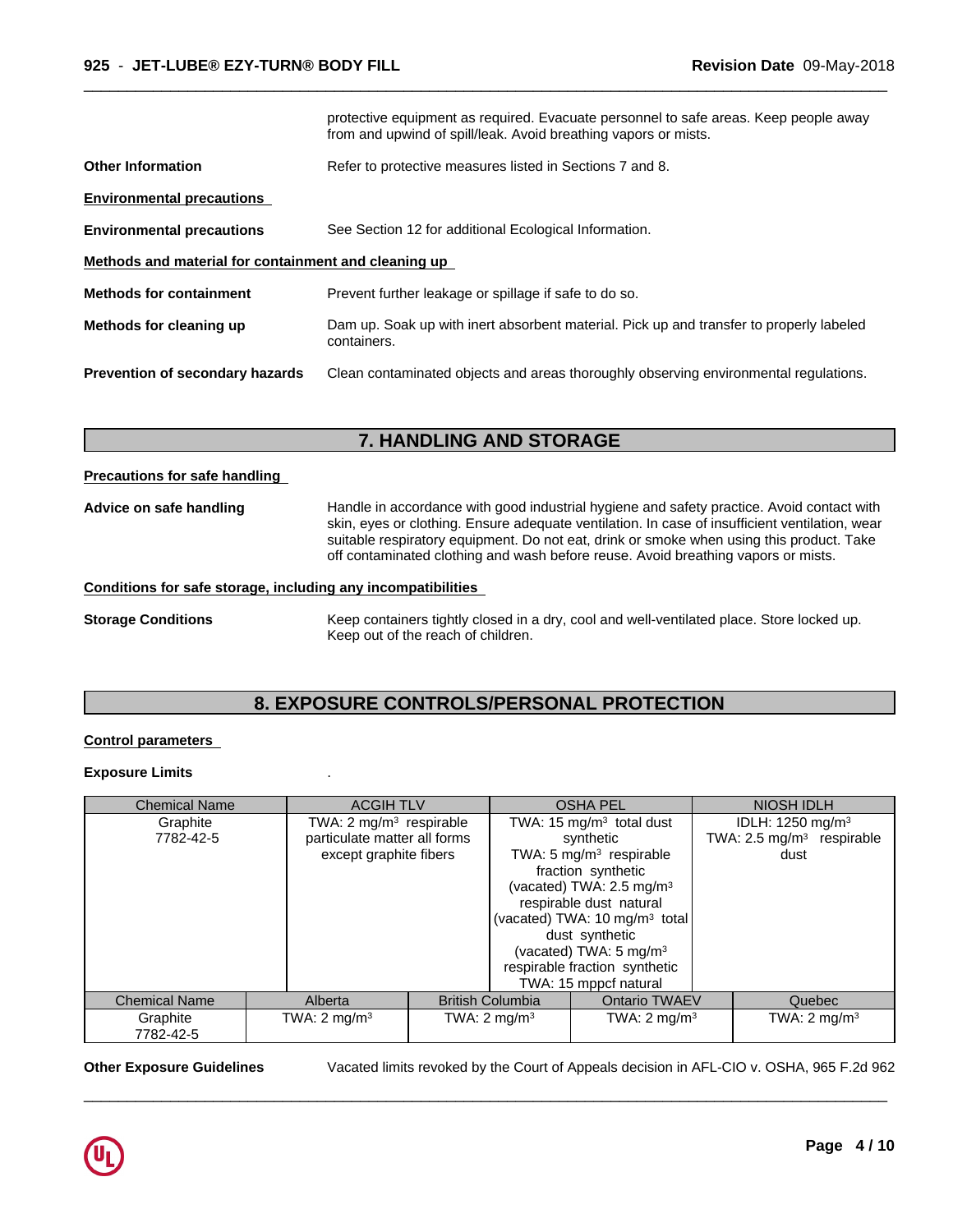(11th Cir., 1992). See section 15 for national exposure control parameters.

 $\overline{\phantom{a}}$  ,  $\overline{\phantom{a}}$  ,  $\overline{\phantom{a}}$  ,  $\overline{\phantom{a}}$  ,  $\overline{\phantom{a}}$  ,  $\overline{\phantom{a}}$  ,  $\overline{\phantom{a}}$  ,  $\overline{\phantom{a}}$  ,  $\overline{\phantom{a}}$  ,  $\overline{\phantom{a}}$  ,  $\overline{\phantom{a}}$  ,  $\overline{\phantom{a}}$  ,  $\overline{\phantom{a}}$  ,  $\overline{\phantom{a}}$  ,  $\overline{\phantom{a}}$  ,  $\overline{\phantom{a}}$ 

 $\overline{\phantom{a}}$  ,  $\overline{\phantom{a}}$  ,  $\overline{\phantom{a}}$  ,  $\overline{\phantom{a}}$  ,  $\overline{\phantom{a}}$  ,  $\overline{\phantom{a}}$  ,  $\overline{\phantom{a}}$  ,  $\overline{\phantom{a}}$  ,  $\overline{\phantom{a}}$  ,  $\overline{\phantom{a}}$  ,  $\overline{\phantom{a}}$  ,  $\overline{\phantom{a}}$  ,  $\overline{\phantom{a}}$  ,  $\overline{\phantom{a}}$  ,  $\overline{\phantom{a}}$  ,  $\overline{\phantom{a}}$ 

# **Appropriate engineering controls**

| <b>Engineering controls</b>           | <b>Showers</b><br>Eyewash stations<br>Ventilation systems.                                                                                                                  |
|---------------------------------------|-----------------------------------------------------------------------------------------------------------------------------------------------------------------------------|
|                                       | Individual protection measures, such as personal protective equipment                                                                                                       |
| <b>Eye/face protection</b>            | Wear safety glasses with side shields (or goggles).                                                                                                                         |
| <b>Hand protection</b>                | Wear suitable gloves. Protective gloves. Viton™. Nitrile rubber. Neoprene gloves.                                                                                           |
| Skin and body protection              | Wear suitable protective clothing. Long sleeved clothing. Apron.                                                                                                            |
| <b>Respiratory protection</b>         | No protective equipment is needed under normal use conditions. If exposure limits are<br>exceeded or irritation is experienced, ventilation and evacuation may be required. |
| <b>General hygiene considerations</b> | Do not eat, drink or smoke when using this product.                                                                                                                         |

# **9. PHYSICAL AND CHEMICAL PROPERTIES**

| <b>Physical and Chemical Properties</b> |                          |                       |  |
|-----------------------------------------|--------------------------|-----------------------|--|
| <b>Physical state</b>                   | Paste / Gel              |                       |  |
| Appearance                              | <b>Black</b>             |                       |  |
| Odor                                    | Petroleum                |                       |  |
| Color                                   | <b>Black</b>             |                       |  |
| <b>Odor Threshold</b>                   | No information available |                       |  |
| <u>Property</u>                         | Values                   | <b>Remarks Method</b> |  |
| pН                                      | 7                        |                       |  |
| Melting / freezing point                | No data available        | None known            |  |
| Boiling point / boiling range           | 315 $°C$                 |                       |  |
| <b>Flash Point</b>                      | > 221 °C                 |                       |  |
| <b>Evaporation Rate</b>                 | No data available        | None known            |  |
| Flammability (solid, gas)               | No data available        | None known            |  |
| <b>Flammability Limit in Air</b>        |                          | None known            |  |
| <b>Upper flammability limit</b>         | No data available        |                       |  |
| Lower flammability limit                | No data available        |                       |  |
| Vapor pressure                          | No data available        | None known            |  |
| Vapor density                           | No data available        | None known            |  |
| <b>Relative density</b>                 | 0.97                     |                       |  |
| <b>Water Solubility</b>                 | Insoluble in water       |                       |  |
| Solubility(ies)                         | No data available        | None known            |  |
| Partition coefficient: n-octanol/water  | Not Available            |                       |  |
| <b>Autoignition temperature</b>         | No data available        | None known            |  |
| <b>Decomposition temperature</b>        | No data available        | None known            |  |
| Kinematic viscosity                     | No data available        | None known            |  |
| <b>Dynamic viscosity</b>                | No data available        | None known            |  |
| <b>Explosive properties</b>             | No information available |                       |  |
| <b>Oxidizing properties</b>             | No information available |                       |  |
| <b>Other Information</b>                |                          |                       |  |
| Softening Point                         | No information available |                       |  |
| Molecular Weight                        | No information available |                       |  |
| <b>VOC Content (%)</b>                  | No information available |                       |  |
| <b>Liquid Density</b>                   | No information available |                       |  |
| <b>Bulk Density</b>                     | No information available |                       |  |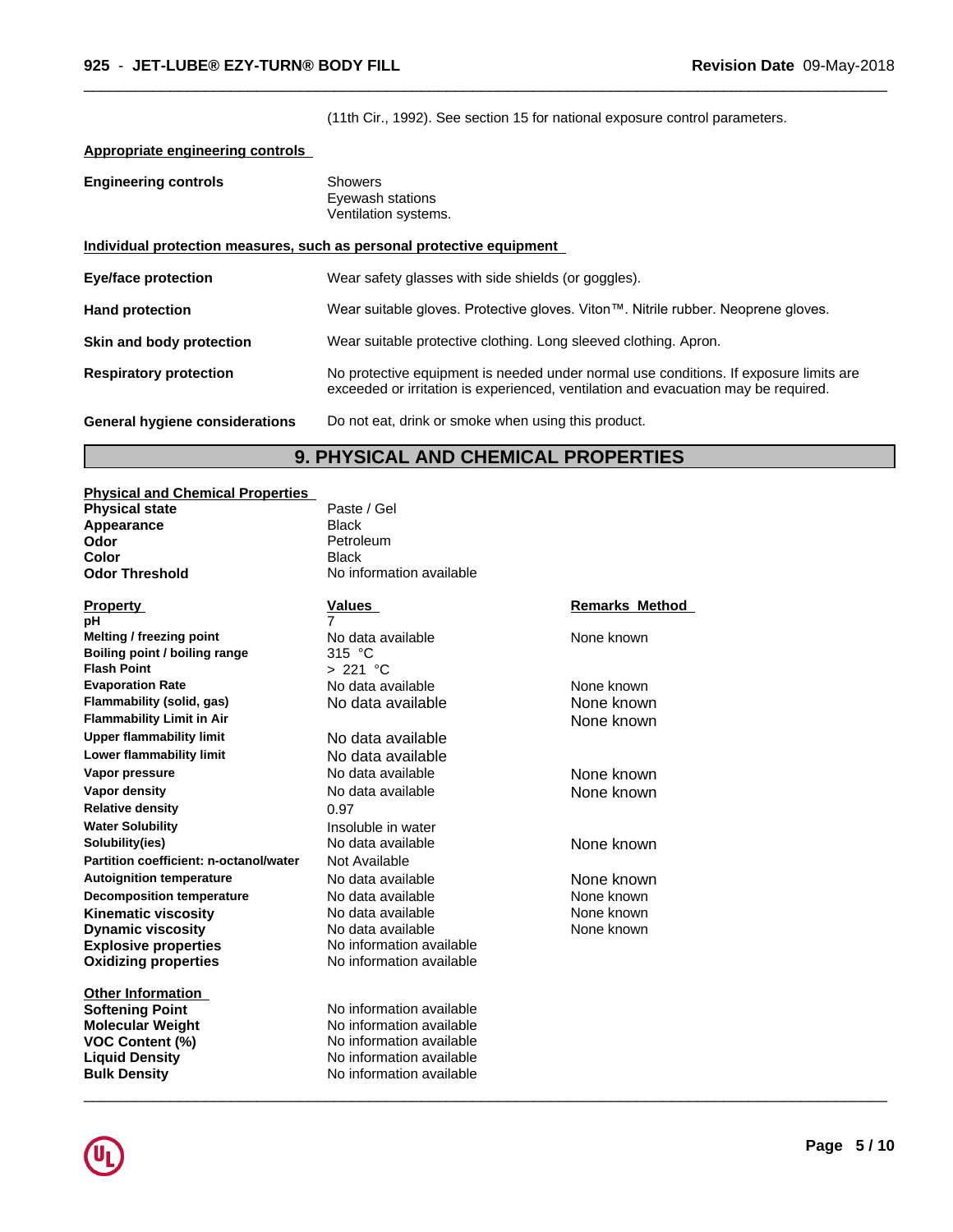| <b>Particle Size</b><br><b>Particle Size Distribution</b>               | No information available<br>No information available |
|-------------------------------------------------------------------------|------------------------------------------------------|
|                                                                         | <b>10. STABILITY AND REACTIVITY</b>                  |
| <b>Reactivity</b>                                                       | No information available.                            |
| <b>Chemical stability</b>                                               | Stable under normal conditions.                      |
| <b>Possibility of Hazardous Reactions</b> None under normal processing. |                                                      |
| <b>Hazardous Polymerization</b>                                         | Hazardous polymerization does not occur.             |
| <b>Conditions to avoid</b>                                              | Excessive heat.                                      |
| Incompatible materials                                                  | None known based on information supplied.            |
| Hazardous Decomposition Products Carbon oxides.                         |                                                      |

**11. TOXICOLOGICAL INFORMATION**

 $\overline{\phantom{a}}$  ,  $\overline{\phantom{a}}$  ,  $\overline{\phantom{a}}$  ,  $\overline{\phantom{a}}$  ,  $\overline{\phantom{a}}$  ,  $\overline{\phantom{a}}$  ,  $\overline{\phantom{a}}$  ,  $\overline{\phantom{a}}$  ,  $\overline{\phantom{a}}$  ,  $\overline{\phantom{a}}$  ,  $\overline{\phantom{a}}$  ,  $\overline{\phantom{a}}$  ,  $\overline{\phantom{a}}$  ,  $\overline{\phantom{a}}$  ,  $\overline{\phantom{a}}$  ,  $\overline{\phantom{a}}$ 

### **Information on likely routes of exposure**

#### **Product Information**

| <b>Inhalation</b>   | No known hazard by inhalation.                                                                                                                                                                                                    |
|---------------------|-----------------------------------------------------------------------------------------------------------------------------------------------------------------------------------------------------------------------------------|
| Eye contact         | Specific test data for the substance or mixture is not available. May cause slight eye<br>irritation.                                                                                                                             |
| <b>Skin contact</b> | May cause sensitization by skin contact. Specific test data for the substance or mixture is<br>not available. Repeated or prolonged skin contact may cause allergic reactions with<br>susceptible persons. (based on components). |
| Ingestion           | Not an expected route of exposure. Ingestion may cause gastrointestinal irritation, nausea,<br>vomiting and diarrhea.                                                                                                             |

#### **Information on toxicological effects**

**Symptoms Itching. Rashes. Hives. Coughing and/ or wheezing.** 

#### **Numerical measures of toxicity**

**Acute Toxicity**

#### **The following values are calculated based on chapter 3.1 of the GHS document** . **ATEmix (inhalation-dust/mist)** 1.80 mg/L

## **Unknown acute toxicity** No information available

| <b>Chemical Name</b>          | LD50 Oral           | LD50 Dermal          | <b>Inhalation LC50</b> |
|-------------------------------|---------------------|----------------------|------------------------|
| Hydrotreated Heavy Naphthenic | Rat<br>. 5000 mg/kg | Rabbit<br>2000 mg/kg |                        |
| Oil                           |                     |                      |                        |

 $\overline{\phantom{a}}$  ,  $\overline{\phantom{a}}$  ,  $\overline{\phantom{a}}$  ,  $\overline{\phantom{a}}$  ,  $\overline{\phantom{a}}$  ,  $\overline{\phantom{a}}$  ,  $\overline{\phantom{a}}$  ,  $\overline{\phantom{a}}$  ,  $\overline{\phantom{a}}$  ,  $\overline{\phantom{a}}$  ,  $\overline{\phantom{a}}$  ,  $\overline{\phantom{a}}$  ,  $\overline{\phantom{a}}$  ,  $\overline{\phantom{a}}$  ,  $\overline{\phantom{a}}$  ,  $\overline{\phantom{a}}$ 

## **Delayed and immediate effects as well as chronic effects from short and long-term exposure**

**Skin corrosion/irritation** No information available.

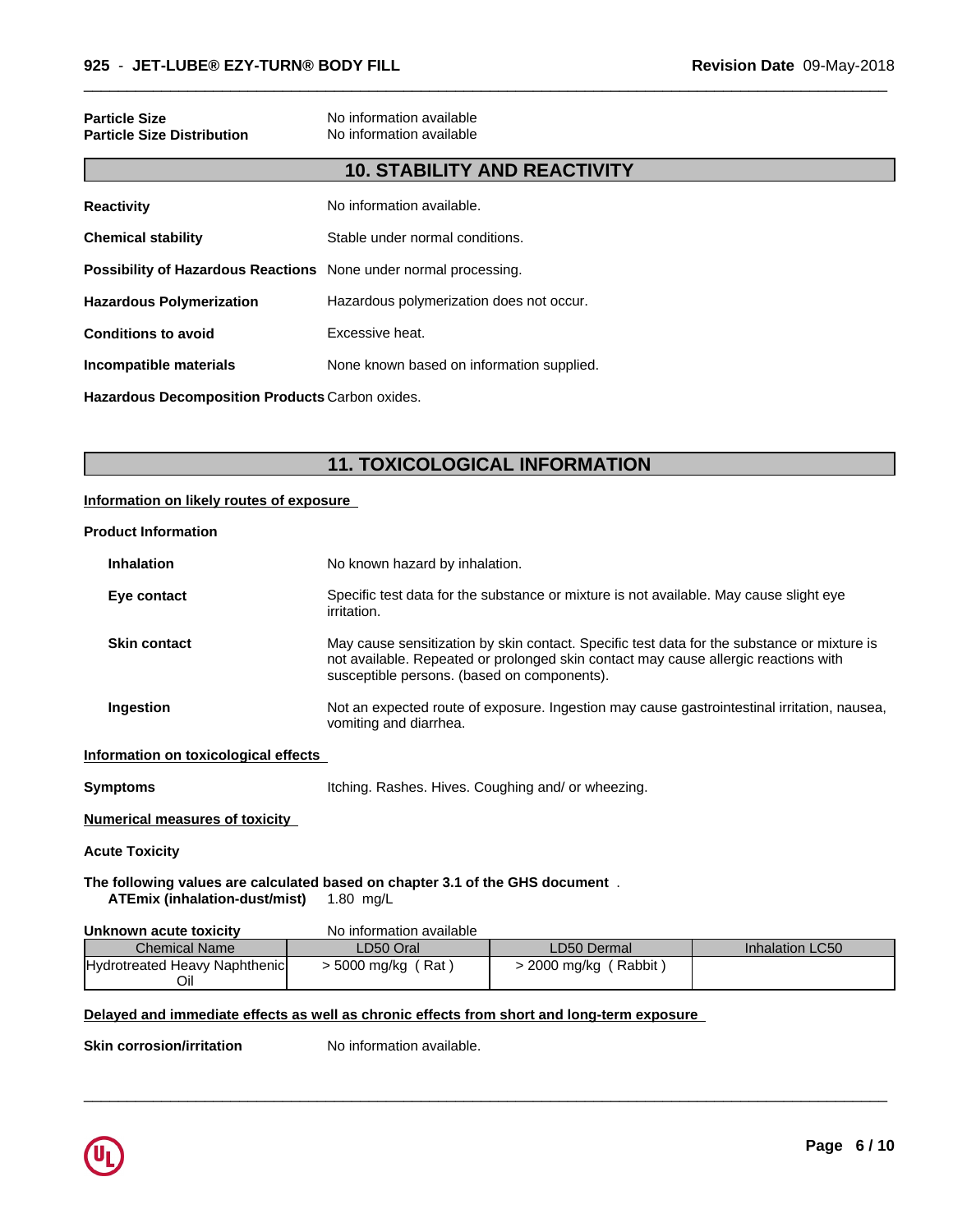| Serious eye damage/eye irritation | No information available.                |
|-----------------------------------|------------------------------------------|
| Respiratory or skin sensitization | May cause sensitization by skin contact. |
| Germ cell mutagenicity            | No information available.                |
| Carcinogenicity                   | No information available.                |
| <b>Reproductive toxicity</b>      | No information available.                |
| <b>STOT - single exposure</b>     | No information available.                |
| <b>STOT - repeated exposure</b>   | No information available.                |
| <b>Aspiration hazard</b>          | No information available.                |

# **12. ECOLOGICAL INFORMATION**

**Ecotoxicity** The environmental impact of this product has not been fully investigated.

 $\overline{\phantom{a}}$  ,  $\overline{\phantom{a}}$  ,  $\overline{\phantom{a}}$  ,  $\overline{\phantom{a}}$  ,  $\overline{\phantom{a}}$  ,  $\overline{\phantom{a}}$  ,  $\overline{\phantom{a}}$  ,  $\overline{\phantom{a}}$  ,  $\overline{\phantom{a}}$  ,  $\overline{\phantom{a}}$  ,  $\overline{\phantom{a}}$  ,  $\overline{\phantom{a}}$  ,  $\overline{\phantom{a}}$  ,  $\overline{\phantom{a}}$  ,  $\overline{\phantom{a}}$  ,  $\overline{\phantom{a}}$ 

| <b>Chemical Name</b>      | Toxicity to Algae | Toxicity to Fish <sup>®</sup> | Toxicity to<br><b>Microorganisms</b> | Daphnia Magna (Water<br>$F$ lea) |
|---------------------------|-------------------|-------------------------------|--------------------------------------|----------------------------------|
| <b>Hydrotreated Heavy</b> |                   | LC50 96 h: $>$ 5000 mg/L      |                                      | EC50 48 h: > 1000 mg/L           |
| Naphthenic Oil            |                   | (Oncorhynchus mykiss)         |                                      | (Daphnia magna)                  |

**Persistence and Degradability** No information available.

**Bioaccumulation** There is no data for this product.

Chemical Name Log Pow Hydrotreated Heavy Naphthenic Oil and the state of the state of the state of the state of the state of the state of the state of the state of the state of the state of the state of the state of the state of the state of th

**Mobility Mobility** No information available.

**Other adverse effects** No information available.

# **13. DISPOSAL CONSIDERATIONS**

## **Waste treatment methods**

| Waste from residues/unused    | Dispose of in accordance with local regulations. Dispose of waste in accordance with |
|-------------------------------|--------------------------------------------------------------------------------------|
| products                      | environmental legislation.                                                           |
| <b>Contaminated packaging</b> | Do not reuse empty containers.                                                       |

This product contains one or more substances that are listed with the State of California as a hazardous waste.

| Chemical Name                                               | California Hazardous Waste |
|-------------------------------------------------------------|----------------------------|
| 'T-4)-<br>Zinc, bis(dipentylcarbamodithioato-S,S)<br>$\sim$ | $\tau_{\mathsf{OXIC}}$     |
| 15337-18-5                                                  |                            |

# **14. TRANSPORT INFORMATION**

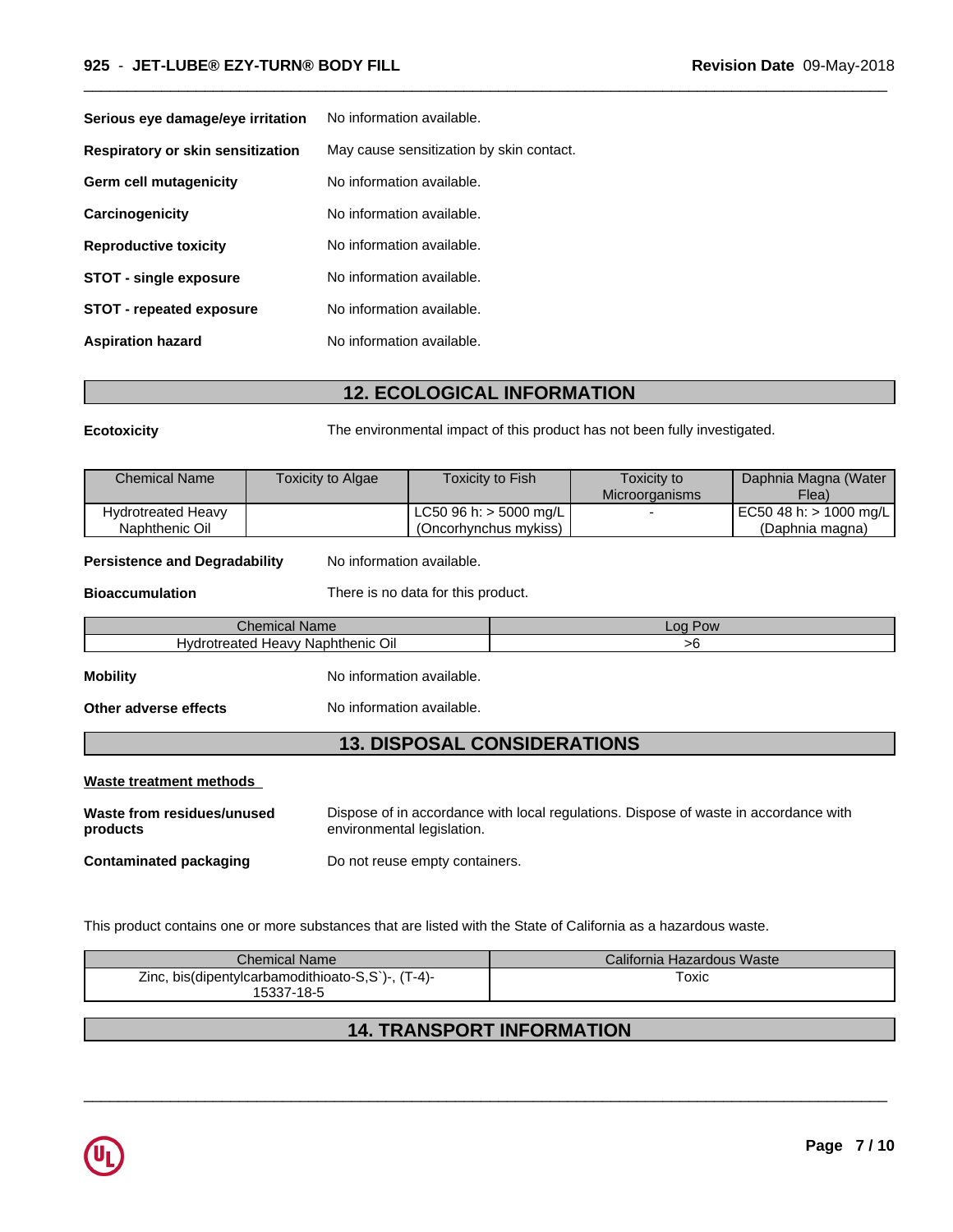$\overline{\phantom{a}}$  ,  $\overline{\phantom{a}}$  ,  $\overline{\phantom{a}}$  ,  $\overline{\phantom{a}}$  ,  $\overline{\phantom{a}}$  ,  $\overline{\phantom{a}}$  ,  $\overline{\phantom{a}}$  ,  $\overline{\phantom{a}}$  ,  $\overline{\phantom{a}}$  ,  $\overline{\phantom{a}}$  ,  $\overline{\phantom{a}}$  ,  $\overline{\phantom{a}}$  ,  $\overline{\phantom{a}}$  ,  $\overline{\phantom{a}}$  ,  $\overline{\phantom{a}}$  ,  $\overline{\phantom{a}}$ 

|                                            | <b>15. REGULATORY INFORMATION</b> |
|--------------------------------------------|-----------------------------------|
| ADN                                        | <b>NOT REGULATED</b>              |
| <b>ADR</b>                                 | <b>NOT REGULATED</b>              |
| <u>RID</u>                                 | <b>NOT REGULATED</b>              |
| <b>IMDG</b>                                | Not regulated                     |
| <b>IATA</b><br><b>Proper Shipping Name</b> | Not regulated<br>NON REGULATED    |
| <b>ICAO</b>                                | <b>NOT REGULATED</b>              |
| <b>MEX</b>                                 | <b>NOT REGULATED</b>              |
| <b>TDG</b>                                 | Not regulated                     |
| <b>DOT</b>                                 | <b>NOT REGULATED</b>              |

# **Safety, health and environmental regulations/legislation specific for the substance or mixture**

### **International Regulations**

**Ozone-depleting substances (ODS)** Notapplicable

**Persistent Organic Pollutants** Not applicable

**Export Notification requirements** Not applicable

| <b>International Inventories</b> |                                                   |
|----------------------------------|---------------------------------------------------|
| <b>TSCA</b>                      | Contact supplier for inventory compliance status. |
| <b>DSL/NDSL</b>                  | Contact supplier for inventory compliance status. |
| <b>EINECS/ELINCS</b>             | Complies.                                         |
| <b>ENCS</b>                      | Not determined.                                   |
| <b>KECL</b>                      | Complies.                                         |
| <b>PICCS</b>                     | Complies.                                         |
| <b>AICS</b>                      | Complies.                                         |

**Legend** 

 **TSCA** - United States Toxic Substances Control Act Section 8(b) Inventory

 **DSL/NDSL** - Canadian Domestic Substances List/Non-Domestic Substances List

 **EINECS/ELINCS** - European Inventory of Existing Chemical Substances/European List of Notified Chemical Substances

 **ENCS** - Japan Existing and New Chemical Substances

 **KECL** - Korean Existing and Evaluated Chemical Substances

 **PICCS** - Philippines Inventory of Chemicals and Chemical Substances

 **AICS** - Australian Inventory of Chemical Substances

## **US Federal Regulations**

### **SARA 313**

Section 313 of Title III of the Superfund Amendments and Reauthorization Act of 1986 (SARA). This product contains a chemical or chemicals which are subject to the reporting requirements of the Act and Title 40 of the Code of Federal Regulations, Part 372

| <b>Chemical Name</b>                                              | <b>CAS-No</b> | Weight-% | Values % |
|-------------------------------------------------------------------|---------------|----------|----------|
| Zinc, bis(dipentylcarbamodithioato-S,S`)-, (T-4)- -<br>15337-18-5 | 15337-18-5    |          |          |

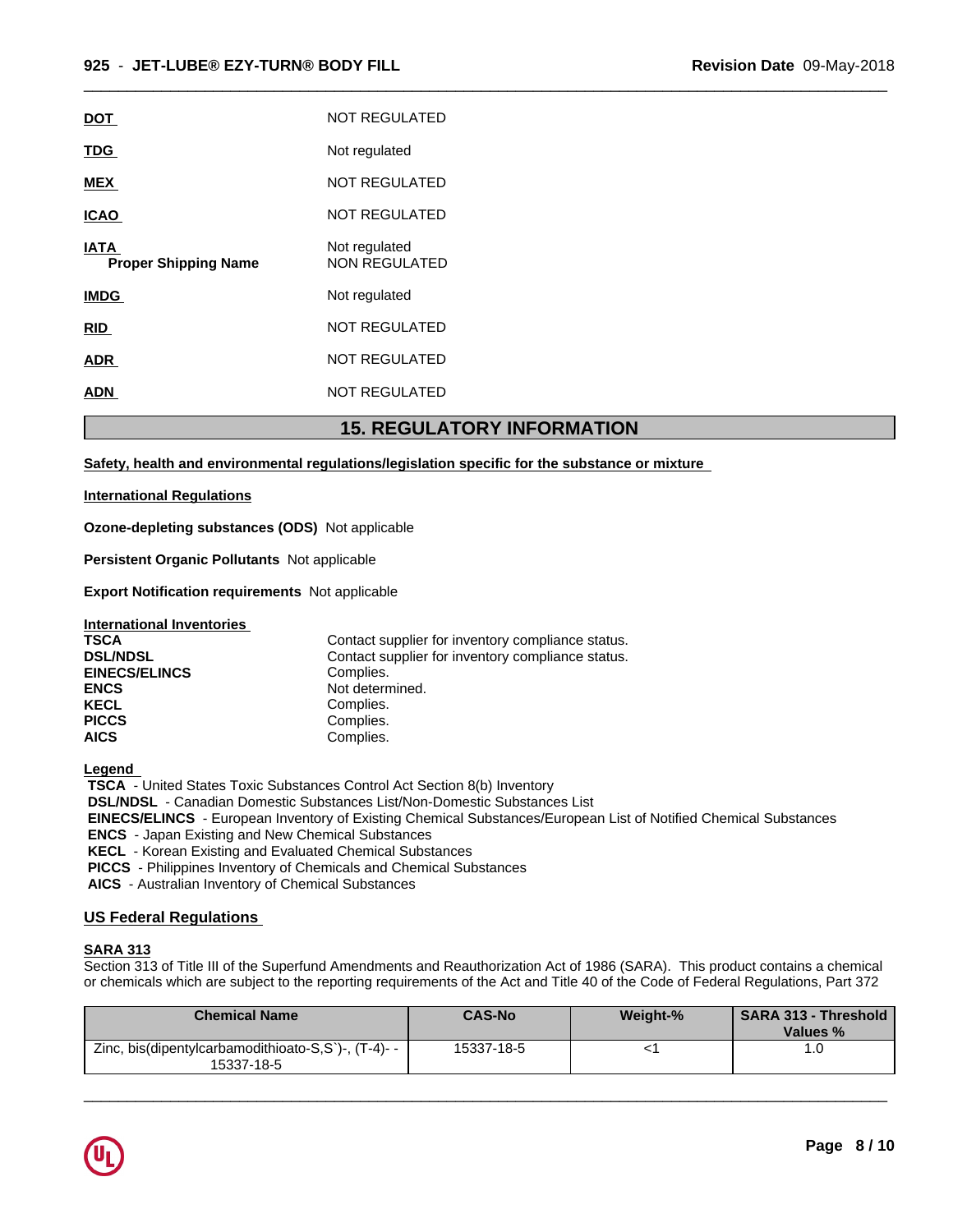| Acute Health Hazard               | Yes |  |
|-----------------------------------|-----|--|
| Chronic Health Hazard             | No. |  |
| Fire Hazard                       | No. |  |
| Sudden release of pressure hazard | No. |  |
| <b>Reactive Hazard</b>            | No. |  |

#### **CWA (Clean WaterAct)**

This product does not contain any substances regulated as pollutants pursuant to the Clean Water Act (40 CFR 122.21 and 40 CFR 122.42)

 $\overline{\phantom{a}}$  ,  $\overline{\phantom{a}}$  ,  $\overline{\phantom{a}}$  ,  $\overline{\phantom{a}}$  ,  $\overline{\phantom{a}}$  ,  $\overline{\phantom{a}}$  ,  $\overline{\phantom{a}}$  ,  $\overline{\phantom{a}}$  ,  $\overline{\phantom{a}}$  ,  $\overline{\phantom{a}}$  ,  $\overline{\phantom{a}}$  ,  $\overline{\phantom{a}}$  ,  $\overline{\phantom{a}}$  ,  $\overline{\phantom{a}}$  ,  $\overline{\phantom{a}}$  ,  $\overline{\phantom{a}}$ 

| <b>Chemical Name</b>                                                       | <b>CWA - Reportable</b><br><b>Quantities</b> | <b>CWA - Toxic Pollutants</b> | <b>CWA - Priority</b><br><b>Pollutants</b> | <b>CWA - Hazardous</b><br><b>Substances</b> |
|----------------------------------------------------------------------------|----------------------------------------------|-------------------------------|--------------------------------------------|---------------------------------------------|
| Zinc.<br>bis(dipentylcarbamodithio)<br>ato-S,S')-, $(T-4)$ -<br>15337-18-5 |                                              |                               |                                            |                                             |

## **CERCLA**

This material, as supplied, does not contain any substances regulated as hazardous substances under the Comprehensive Environmental Response Compensation and Liability Act (CERCLA) (40 CFR 302) or the Superfund Amendments and Reauthorization Act (SARA) (40 CFR 355). There may be specific reporting requirements at the local, regional, or state level pertaining to releases of this material

# **US State Regulations**

#### **California Proposition 65**

This product does not contain any Proposition 65 chemicals.

#### **U.S. State Right-to-Know Regulations**

This product may contain substances regulated by state right-to-know regulations.

| <b>Chemical Name</b>                              |  | New Jersey   Massachusett   Pennsylvania   Rhode Island | <b>Illinois</b> |
|---------------------------------------------------|--|---------------------------------------------------------|-----------------|
|                                                   |  |                                                         |                 |
| Hydrotreated Heavy Naphthenic Oil                 |  |                                                         |                 |
| 64742-52-5                                        |  |                                                         |                 |
| Graphite                                          |  |                                                         |                 |
| 7782-42-5                                         |  |                                                         |                 |
| Zinc, bis(dipentylcarbamodithioato-S,S`)-, (T-4)- |  |                                                         |                 |
| 15337-18-5                                        |  |                                                         |                 |

| <b>16. OTHER INFORMATION</b> |                         |                                                                                               |                           |                                                     |  |
|------------------------------|-------------------------|-----------------------------------------------------------------------------------------------|---------------------------|-----------------------------------------------------|--|
| <b>NFPA</b>                  | <b>Health hazards 2</b> | <b>Flammability 1</b>                                                                         | Instability 0             | <b>Physical and Chemical</b>                        |  |
| <b>HMIS</b>                  | <b>Health hazards 2</b> | <b>Flammability 1</b>                                                                         | <b>Physical hazards</b> 0 | <b>Properties -</b><br><b>Personal Protection X</b> |  |
| <b>Prepared By</b>           |                         | <b>Product Stewardship</b><br>23 British American Blvd.<br>Latham, NY 12110<br>1-800-572-6501 |                           |                                                     |  |
| <b>Issuing Date</b>          | 20-Jun-2013             |                                                                                               |                           |                                                     |  |
| <b>Revision Date</b>         | 09-May-2018             |                                                                                               |                           |                                                     |  |
|                              |                         |                                                                                               |                           |                                                     |  |